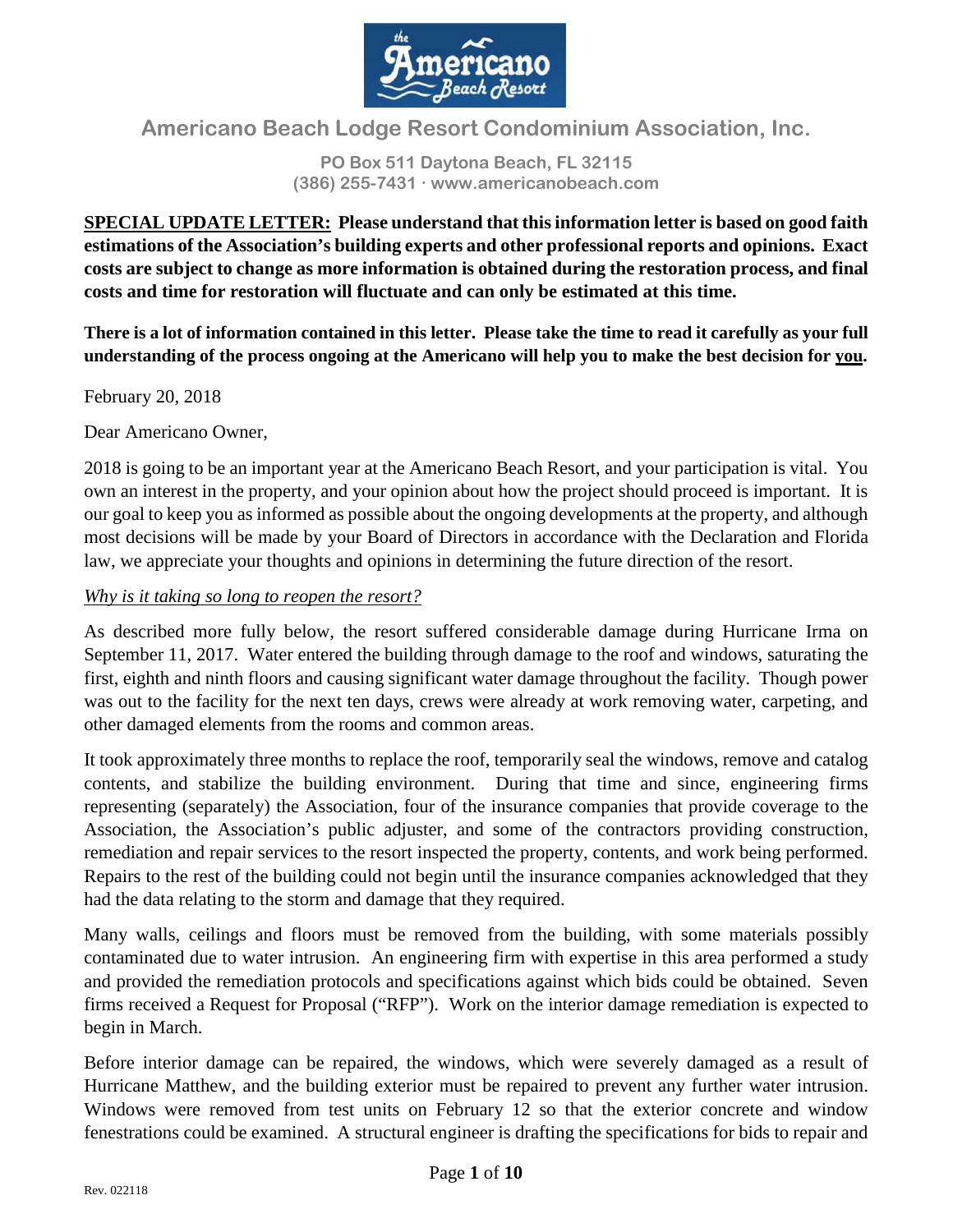

reseal the building exterior, and a contractor will be selected in March. All windows in the facility must be replaced and brought up to code due to the wind damage. It is expected that the window replacement and concrete repairs will take 4 to 5 months to complete. Interior work will proceed during the window & exterior repairs.

In summary, due to the extent of the damage and the ongoing efforts to settle the insurance claims for both Hurricanes Matthew and Irma, the process of obtaining the required engineering reports, preparing bid specifications and RFP's, permitting, scheduling and performing the required work is a lengthy process. We all want the property to be opened as soon as it may be operated in a safe and hospitable manner, but the process of reconstructing a large facility like the Americano requires time, diligence, and patience.

We continue to accumulate information on the work and materials required to reopen the resort, and the availability of the money needed to pay for those things. This letter is intended to update you on the work being done at the property and the ongoing negotiations with your insurance companies. It is a notice to you that a special assessment of all the Americano owners is required to pay for the work and materials required, and that a special meeting of the Board of Directors will be held in March to discuss that assessment. It is an overview of the Association's status, the operations of the resort, and an accounting of the sources and expected uses of funds related to the repair and operation of the property. Also enclosed is a non-binding questionnaire to help your Board of Directors to understand how the majority of owners would like the timeshare program at the Americano to move forward. There are options.

# **Please take the time to read the materials carefully and respond to the questionnaire, either by mail or on-line as described on the survey form, as soon as possible.**

It is important that you understand that you own an interest in a real estate project, that your rights and interests are protected under the laws of the State of Florida, and that the Association must proceed as required under the Association's Articles of Incorporation, Declaration of Condominium, and Bylaws, all of which were recorded in Volusia County and which are available on the Association's website, www.americanobeach.com. The Florida Department of Business & Professional Regulation, Division of Condominiums, Timeshares & Motor Homes, and the City of Daytona Beach have been fully updated on the status of the property and the Board's actions and will continue to monitor the property and the Association while the building repairs and Association financing continue. Like you, the City and State are anxious to see the property updated and reopened as soon as possible, and operated in the best interests of a majority of the timeshare owners.

There has been a great deal of work going on behind the scenes since Hurricane Matthew in 2016 to obtain the insurance proceeds that were claimed by the Association in the wake of that storm. As we had reached an impasse with the insurance companies, in May of 2017, your Association retained the law firm of Berger Singerman to represent you in pursuing these claims. Last September, Hurricane Irma inflicted significant additional damage to the property, and both claims are now being pursued together.

In addition to legal representation by Berger Singerman, your board continues to be represented by a Daytona law firm with extensive experience in timeshare governance and project development. An architectural firm has been retained to assist and review the work performed on the property to repair hurricane damage. Additionally, a structural Engineering firm has been retained by the Association to assist in drafting bid specifications and to review work in progress and upon completion. A public adjuster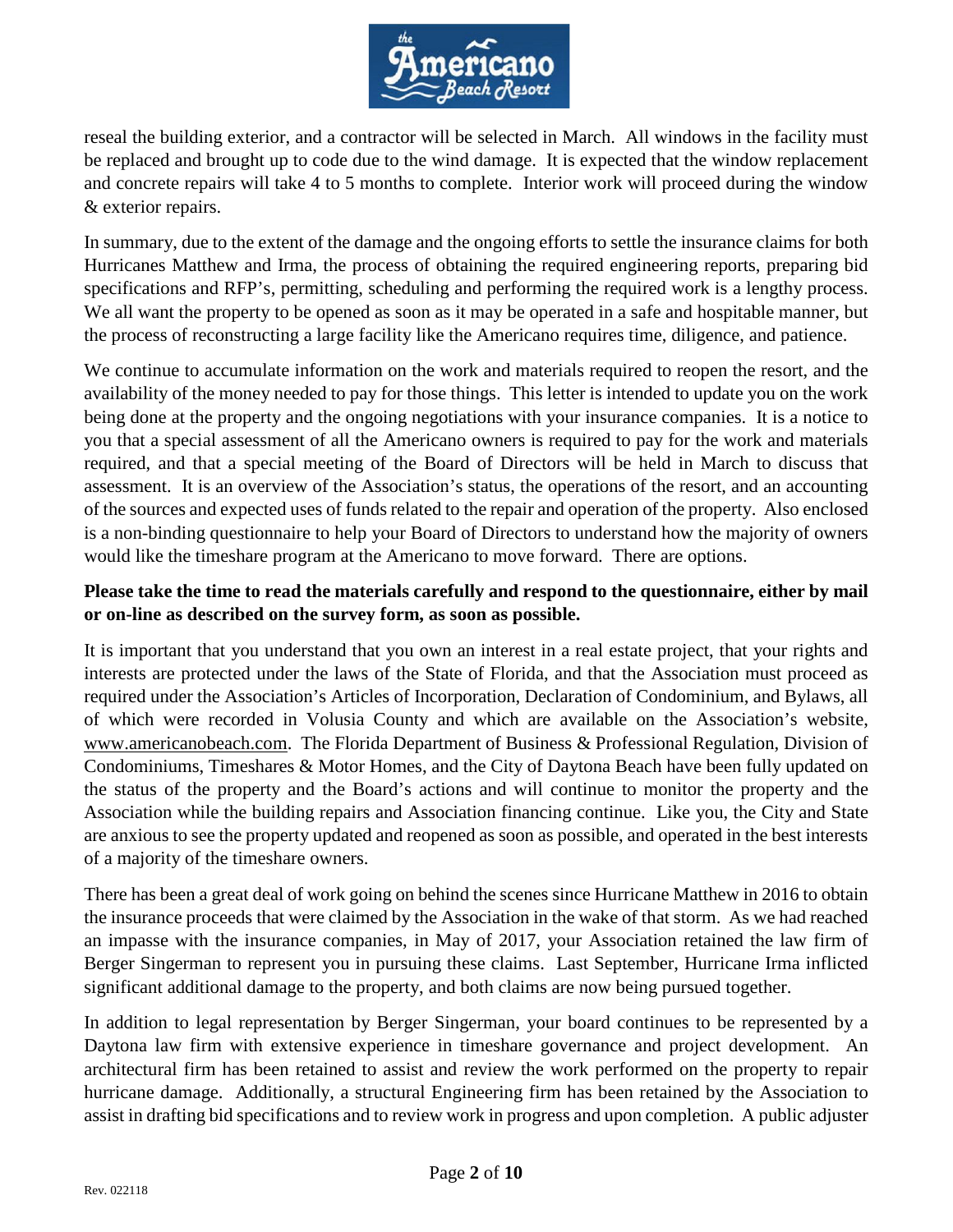

with specific expertise in timeshare properties and Florida hurricane events was retained after Hurricane Matthew to assist the resort in pursuing its claims for wind damage and the damage to the building interior and contents that resulted from the damage to the window and roof, flood claims, and lost income/extra expense claims.

The new roof was completed on December 18. The City of Daytona Beach inspected the roof work three times during the installation process and performed its final inspection on the  $18<sup>th</sup>$ . The materials, plan, and work were reviewed by engineering firms retained by the Association's insurance company as well as by independent roofing experts representing the Association and the contractors. A final inspection by the Association's architect occurred on February 25. It is the consensus of many who have examined the roof since Hurricane Irma that the cause of its failure was wind-driven sharp debris, possibly a piece of sheet metal, which sliced open the rubber membrane allowing wind to upheave the subsurface materials. That investigation continues, but the Association's insurer has determined that its replacement is a covered claim.

In December a report was received from the building experts retained for the Association, Advanced Building Forensics, outlining the scope of work and protocols to be followed to repair the building interiors damaged by Hurricane Irma. That document was sent to seven qualified general contractors to obtain bids to complete the required work, and these bids are reviewed by your Board, management company, attorneys, engineers and architect before any contracts are awarded.

Additional bids are being sought; the work to be done falls into five categories:

Windows. Replacement of all windows in the resort, a requirement for re-opening the property in 2018. This project will also require the concrete on the exterior of the building and around the windows to be repaired as necessary, re-sealing and painting of the building exterior, and electrical and plumbing work associated with the air-conditioning units that are in each of the condominiums. Once this project is complete, the building "envelope" including the roof, windows and exterior walls will be up to code, providing a modern, safe and efficient building. Renderings of the completed building will be posted on your association website (www.americanobeach.com) and displayed at future owner meetings. The cost of this project is projected to be \$4.2 – 5 million.

HVAC System. Replacement of the heating, ventilation and air-conditioning system that serves the lobby and common areas. This system, which consisted of two chillers in the resort basement and the cooling tower in the parking lot, was also damaged during Hurricane Matthew and has not operated since. The building has been cooled by a temporary generator and cooling system leased by the Association and installed near the parking lot entry door. The new system will be much more efficient - and even more so because the windows and building exterior will have been replaced. The cost of this project estimated to be \$700,000 – 800,000 and will include an upgrade of the related plumbing in the building's basement.

Flood Clean-up. Sand and other debris from the Irma storm surge are to be removed from the lower parking lot, engineering area and tiki bar, and the wooden walls in the area below the swimming pool deck are to be removed. (The removal of the walls and repair of the building components were part of the Hurricane Matthew claim, which remains unresolved. A law suit was filed on behalf of the Association in October 2017, to pursue these unresolved claims.)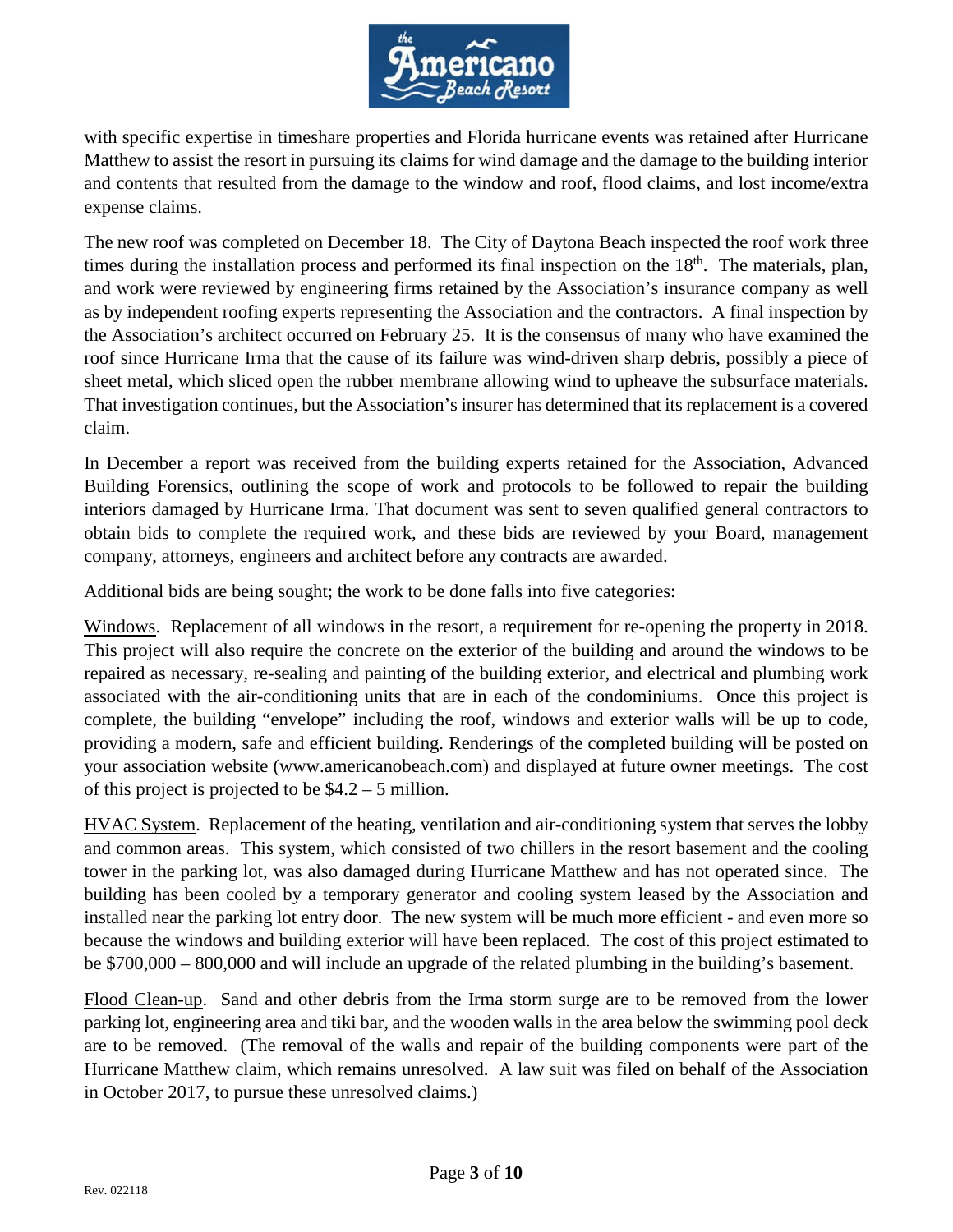

Remediation. During Irma, water affected all floors within the resort, though damage was greatest on floors 7, 8 and 9 and in the basement including the 6 patio units. Though there was no power to the building for 10 days, all of the carpeting in the hallways and 47 rooms was removed and the building was dried as much as possible. When power was restored, heavy-duty drying units were deployed throughout the facility. Testing for contaminants and water damage was conducted throughout. The walls and ceilings on the top floors and basement areas will need to be demolished. Portions of the walls and ceilings in the remaining floors and common areas will need to be removed and repaired. All furnishings have been separated into two categories: those which can be cleaned and retained, and those to be disposed of. The cost of this work will be approximately \$1,150,000.

Repairs and Refurnishing. The current operating plan is to reopen floors 1 through 6 when the windows are complete, the hallways have been re-carpeted and repainted, and the rooms have been refurnished with the best remaining furniture, supplemented as needed. Some rooms will require more extensive repairs. The repair costs are being divided into two categories: Phase 1 Re-opening Plan: those needed to reopen the facility, which includes only a minor upgrade of floors one through six; and, Phase 2 Additional Plan: the additional work needed in the basement, floors 7, 8 and 9, and in the common areas. These items are still being evaluated, and no estimate of the final costs are available yet. All items will be required to meet current building and ADA (Americans with Disabilities Act) codes. There is a possibility of a Phase 3 Plan if the owners desire to fully upgrade the Units on all Floors and it is anticipated that Phase 2 and Phase 3 will be put into a 5-year plan.

## *How will the repairs and restoration work be paid for?*

Insurance Proceeds. As noted above, there remain some unresolved insurance claims arising from the 2016 Hurricane that are still being pursued. Since Irma, the costs of replacing the roof and securing and drying the building have totaled approximately \$1.4 million. With the costs to repair the tower roof and building interiors and to replace furniture, fixtures and equipment damaged by the intruding water, the Irma claim will be approximately \$5 million. Since Irma, the Association has received \$200,000 from its wind deductible buy-down policy (which reduced the Association's deductible from 3% of building value, or approximately \$722,148 to \$100,000) toward the roof replacement, and \$21,000 from the flood insurer. We have been notified that we will receive the balance of the policy coverage under the wind deductible buy-down policy, or \$422,148, and \$1.1 million from the Business Income & Extra Expense rider on the wind policy. Our insurance counsel believes that the insurer will fight the remainder of the claim, linking the losses to the disputed Matthew claim as described below.

It is the Association's position that all of the damage sustained from the two hurricanes, including the windows, roof, interiors, and furnishings, are covered claims for which the Association should be compensated under its property and flood policies. The Association's claims for damages caused by Hurricane Matthew totaled approximately \$8 million. The Association received approximately \$1.5 million, which was distributed directly from the insurance companies to the companies who performed clean-up and repairs. The Association is therefore claiming approximately \$6.5 million dollars remains due under covered claims from Hurricane Matthew. The insurance companies have taken a different stance. An initial effort to settle the claims occurred on January 29<sup>th</sup>, 2018 during an early mediation conference. No agreement was reached regarding payments due under Hurricane Matthew. The Association will continue to seek all available remedies for resolution of its claims.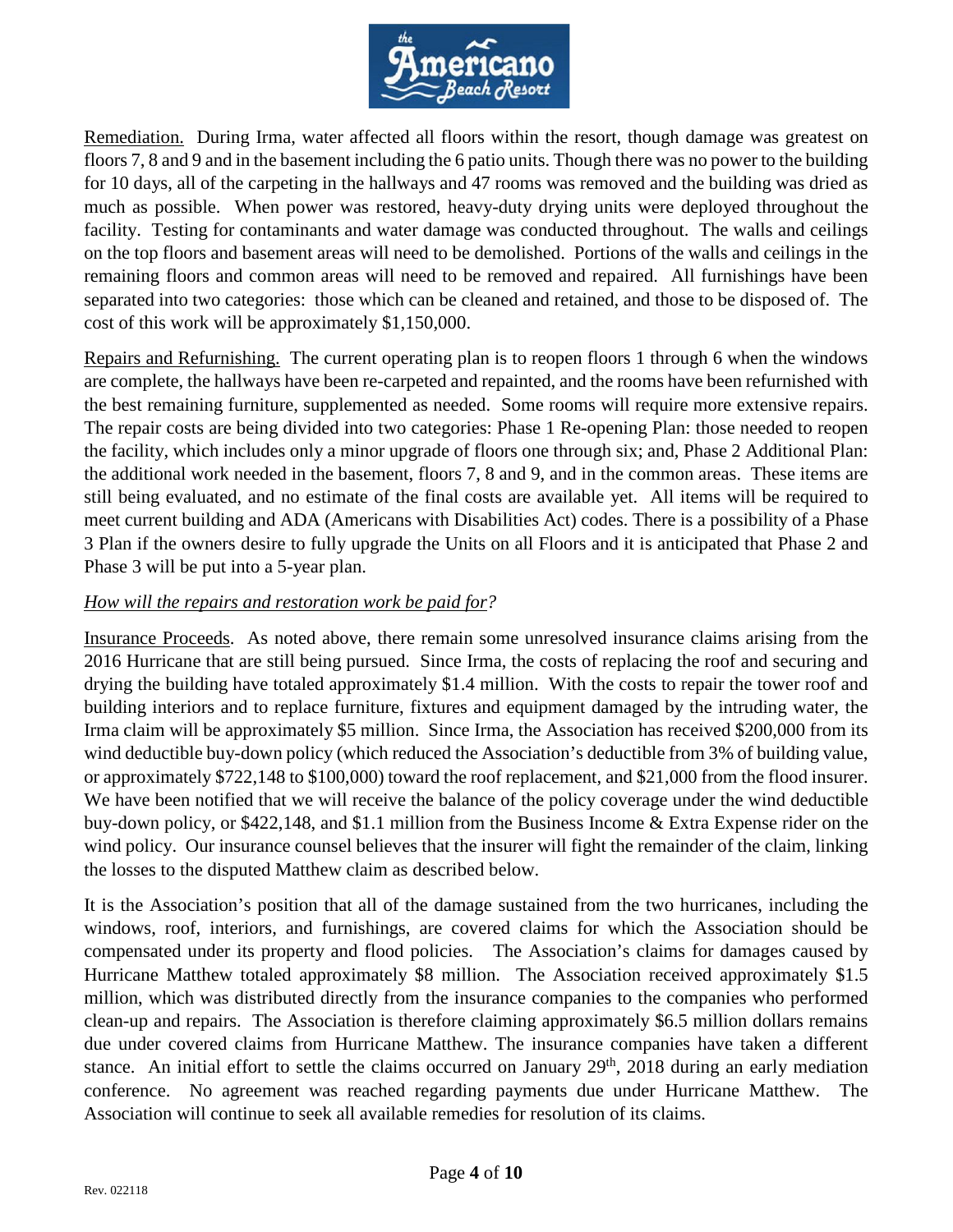

Loans. Last summer, the Association started discussions with lending institutions regarding financing of the work to be completed on the building. This was anticipated in the 2018 operating budget which increased the reserve assessment to repay such a loan. Because the building was rendered un-occupiable by Hurricane Irma, the Association applied for a disaster recovery loan through a program sponsored by FEMA and the Small Business Association (SBA.) On February 6, the SBA approved a loan to the Association in the amount of \$242,900, to be repaid over 30 years at a 2.5% fixed annual interest rate. The SBA program provides for loans up to \$2 million, and the Association has applied for that amount.

Assessments. You, the members of the Americano Beach Lodge Resort Condominium Association, own the building that contains the condominium units, lobby and common areas, and like your home or car, you're responsible for the cost of repairs and maintenance of the facility. Every effort is being made to obtain the funds to reopen the building from other sources, but until they are obtained the assessments levied by the Association of all the timeshare owners are the only additional source of funds at this time.

The Association's Reserve funds are for the purpose of repairing and replacing major items like furniture, electrical and plumbing systems and common areas. Those funds are being used now for the ongoing repairs, though they will need to be replaced at some time in the future. When those funds are exhausted, operating funds may be used for emergency repairs, but those funds will have to be replaced if sufficient funds to operate the property are unavailable. When there is a shortfall of funds to allow the Association to properly maintain and repair the property, that shortfall is required to be assessed to all the owners in the form of a "special assessment" of the owners. The money raised by a special assessment are used to replace reserve and operating funds that have been used for emergency repairs and to provide the necessary funds to properly maintain, operate, and to complete the casualty repairs if insurance or loan proceeds aren't available.

**It has been determined that a special assessment is required as provided for in Florida Statutes in the amount of \$4,054,105, allocated among unit types as shown below. The sources and uses of funds that indicate the amount required to repair, maintain, operate and re-open the Americano in 2018 under the Phase 1 Re-opening Plan are presented on pages 7 & 8, below.**

|                                               | Funds Required:     |                 | \$4,348,109      |                |               |
|-----------------------------------------------|---------------------|-----------------|------------------|----------------|---------------|
| Percentage Allocation per Declaration         | 21.0%               | 24.0%           | 13.0%            | 10.0%          | 32.0%         |
|                                               | Unit Type SEABREEZE | <b>ATLANTIC</b> | <b>FLORIDIAN</b> | <b>HALIFAX</b> | <b>TOMOKA</b> |
| Number of intervals in project                | 2,392               | 2,392           | 1,040            | 832            | 1,820         |
| Number of intervals paying, including ARC     | 1,286               | 1,274           | 406              | 579            | 834           |
| % of payors                                   | 29.4%               | 29.1%           | 9.3%             | 13.2%          | 19.0%         |
| Total Assessment for unit type                | 983,061             | 1,108,407       | 433,955          | 598,307        | 1,224,380     |
| Bad Debt, %                                   | 20%                 | 20%             | 20%              | 20%            | 20%           |
| Indicated Special Assessment Per Interval  \$ | 955.25              | 1.087.14<br>S.  | 1.336.35<br>S    | 1.291.62<br>S  | 1.834.63<br>S |

It's important to note that there is no guarantee that the special assessment set forth above will be all that is required to restore the building and it is possible that there will be additional assessments required in the future, though it is the expectation and goal of the Board of Directors that such will not be necessary.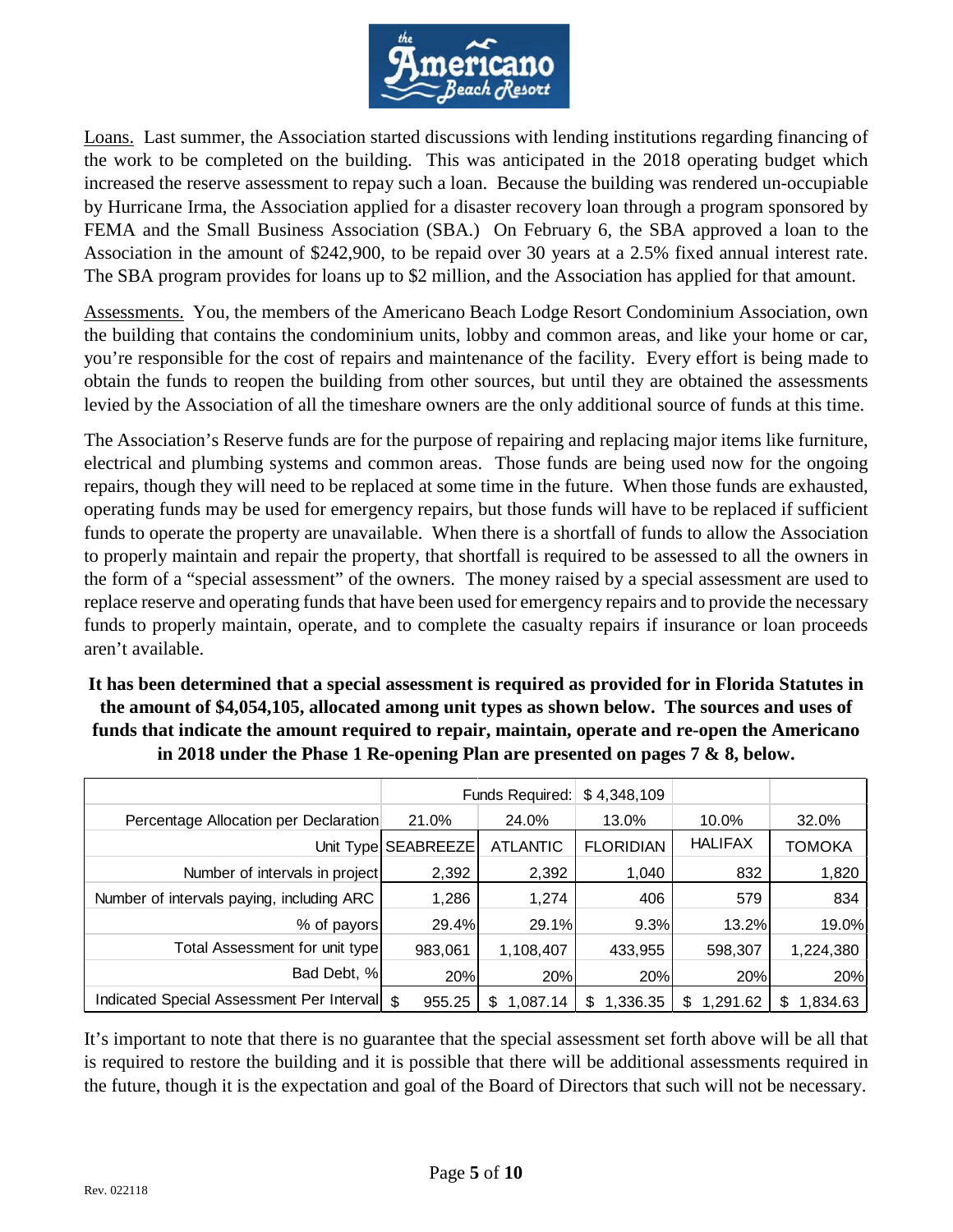

Issues that could require additional assessments include:

- More owners refuse to pay the assessment than is anticipated
- The SBA loan may not be obtained in the maximum permissible amount
- Costs of construction increase due to conditions that are not presently known
- The costs of future improvements, such as the rebuilding of floors 1, 8  $\&$  9, are not paid for by a third party. (See *What are our options?* on Page 9.)

It's also possible that more money will be obtained from the insurance claims, though such is considered by the Association's legal advisers to be unlikely until litigation proceeds which may take two years or more. If any additional insurance proceeds are obtained, they will be deposited in the Association's Reserve Account to defray future costs of refurbishments and repairs at the property.

# **A special meeting of the Americano Beach Lodge Resort Condominium Association Board of Directors will be held on Tuesday, March 20, at 10:00 AM at the Dickerson Community Center, 308 South Dr. Martin Luther King Blvd, Daytona Beach Florida 32114. All owners are invited and encouraged to attend.**

# **Separate Notice of Special Assessment Notice and Agenda enclosed.**

Meeting information, Association documents, and periodic updates are available online at [www.americanobeach.com.](http://www.americanobeach.com/)

## *Since the resort is closed, what happens to my 2018 week?*

Until there is a certain date that the resort can be reopened and the number of units available for occupancy is determined, reservations can't be accepted. It's also not possible for the Association to commit to replace lost weeks for owners in future years until the number of weeks to be replaced and the inventory available at the resort to do so is known with certainty.

The Board of Directors truly appreciates the frustration many owners feel resulting from this uncertainty. The Board's obligation is to offer solutions that can be delivered with certainty, that are fair and equitable to all owners, and that are in the best long-term interests of the majority of Association Members.

The Board has directed the management company to seek options for owners wishing to make vacation plans for 2018 before the plans for reopening the resort and accepting reservations are determined with certainty.

Though each of the following have additional costs, each provides the potential opportunity for a vacation option within resort-style inventory at a discount from rates available to the general public.

- $\checkmark$  Exchange Companies: If you are a current member of one of the major exchange companies like RCI or II, you have vacation specials and discounted resort available to you through that membership. Contact your exchange provider for details. If you wish to join RCI or II, please call (855) 371-7554 or email [member.services@arcresorts.com.](mailto:member.services@arcresorts.com)
- $\checkmark$  ARC Resorts, the management company, owns some intervals at four other resorts in Florida which it uses for rental and marketing purposes. ARC will offer available intervals at a discounted rental rate. Availability is limited, and requests will be accepted by email only. To inquire, send an email to [member.services@arcresorts.com](mailto:member.services@arcresorts.com) and include: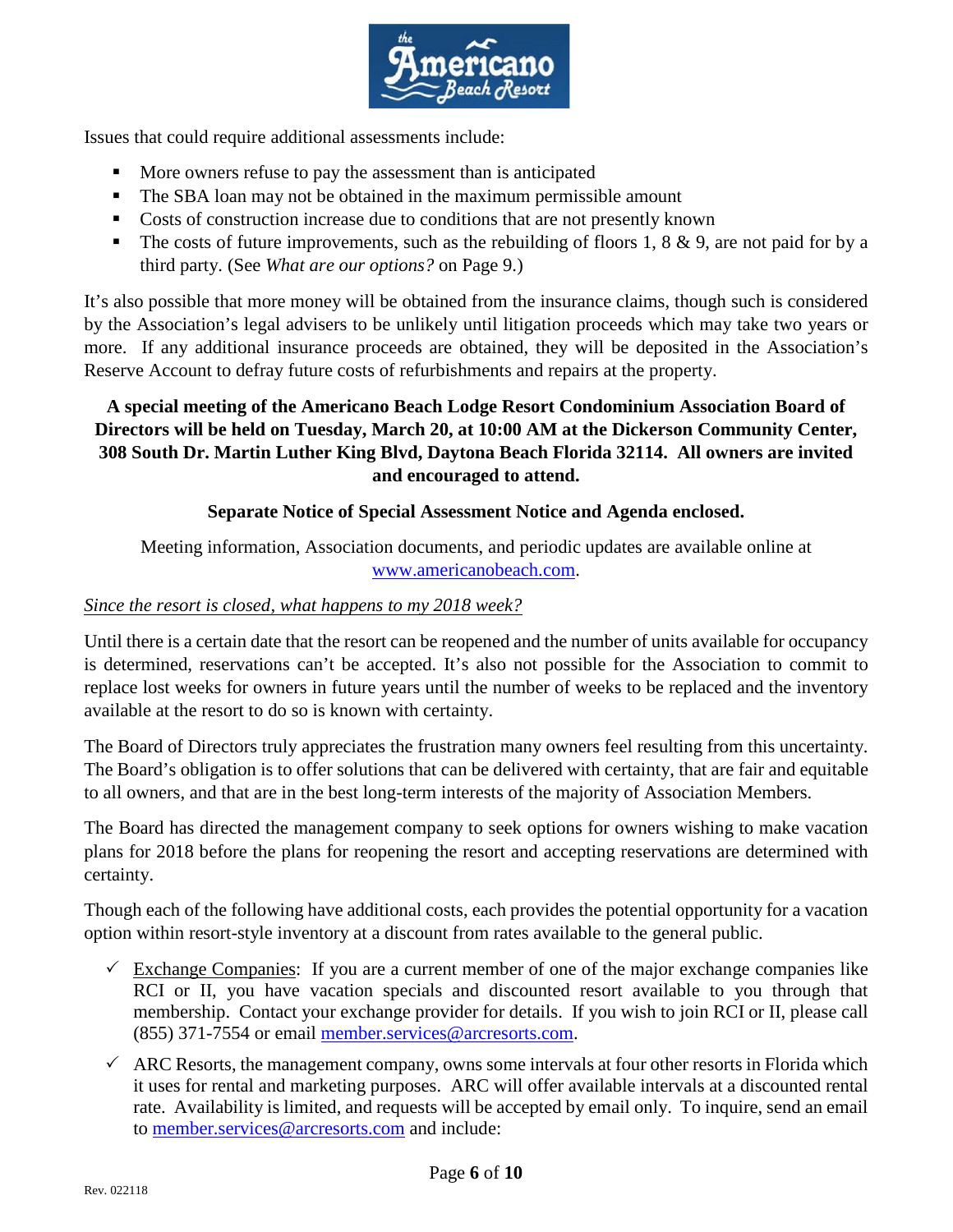

- o Your name and telephone number
- o The number of people travelling
- o The dates desired please provide options; reservations will be for a full week only.

Resort destinations include Kissimmee, Daytona Beach Shores, Ft. Walton Beach and Palm Beach. You may request other destinations, and a customer service agent will see if options are available.

Management is working with the exchange companies and other travel providers to offer additional options and discounts to Americano owners. As these become available, they'll be posted to [www.americanobeach.com.](http://www.americanobeach.com/) Please visit the website regularly for updates.

Note: Of course, each option above is subject to availability, and the costs, terms and conditions associated with each option may vary and may be withdrawn at any time. Since the Association does not control the third-party providers, it will in no way be responsible for any claims or problems that may arise in connection with the use thereof.

**Sources & Uses of Funds for Phase 1 Re-opening Plan.** One of the biggest challenges the Americano has faced for many years is a declining owner base. There are 163 condominium units in the property, providing for 8,476 annual timeshare interests. In early 2016, The American Resort Coalition, Inc. (ARC) acquired 1,972 intervals; as of January 2018, it owned 1,445 and pays assessments on those intervals like other owners. In 2016, there were only approximately 4,000 intervals owned by other assessment-paying owners. The remainder are owned by the Association or by owners in default and subject to foreclosure.

As of February 15, only 2,892 individual owners have paid the 2018 annual assessment. This scenario, unfortunately, is not uncommon among older independent resorts like the Americano. Owners who don't pay are subject to late fees, interests, collection programs and fees, and foreclosure, but many are unwilling or unable to pay due to health and financial reasons.

With fewer owners, the Association must rely on other sources of income like rentals and must spread costs of resort maintenance and operation over a smaller group of owners. ARC's goal was to sell the non-performing intervals to new purchasers to restore the property to financial stability, but those efforts have been suspended by the closure of the resort.

The Association currently has approximately \$1.1 million in cash in its bank accounts. Efforts continue to collect 2018 assessments from those owners who have not yet paid, and management estimates that approximately \$262,000 is potentially recoverable. As noted previously, the Association expects to receive \$1,522,148 in additional insurance proceeds related to Hurricane Irma.

The current funding plan anticipates obtaining the maximum SBA Loan of \$2 million, though only \$242,900 has been approved so far. Management will submit additional documentation relating to the hurricane repairs in pursuit of that additional funding, but there is no guarantee that such additional funds will be obtained. For purposes of the Source of Funds chart on the next page, the assumption currently is that the Association will obtain the additional SBA funds, although that is not guaranteed.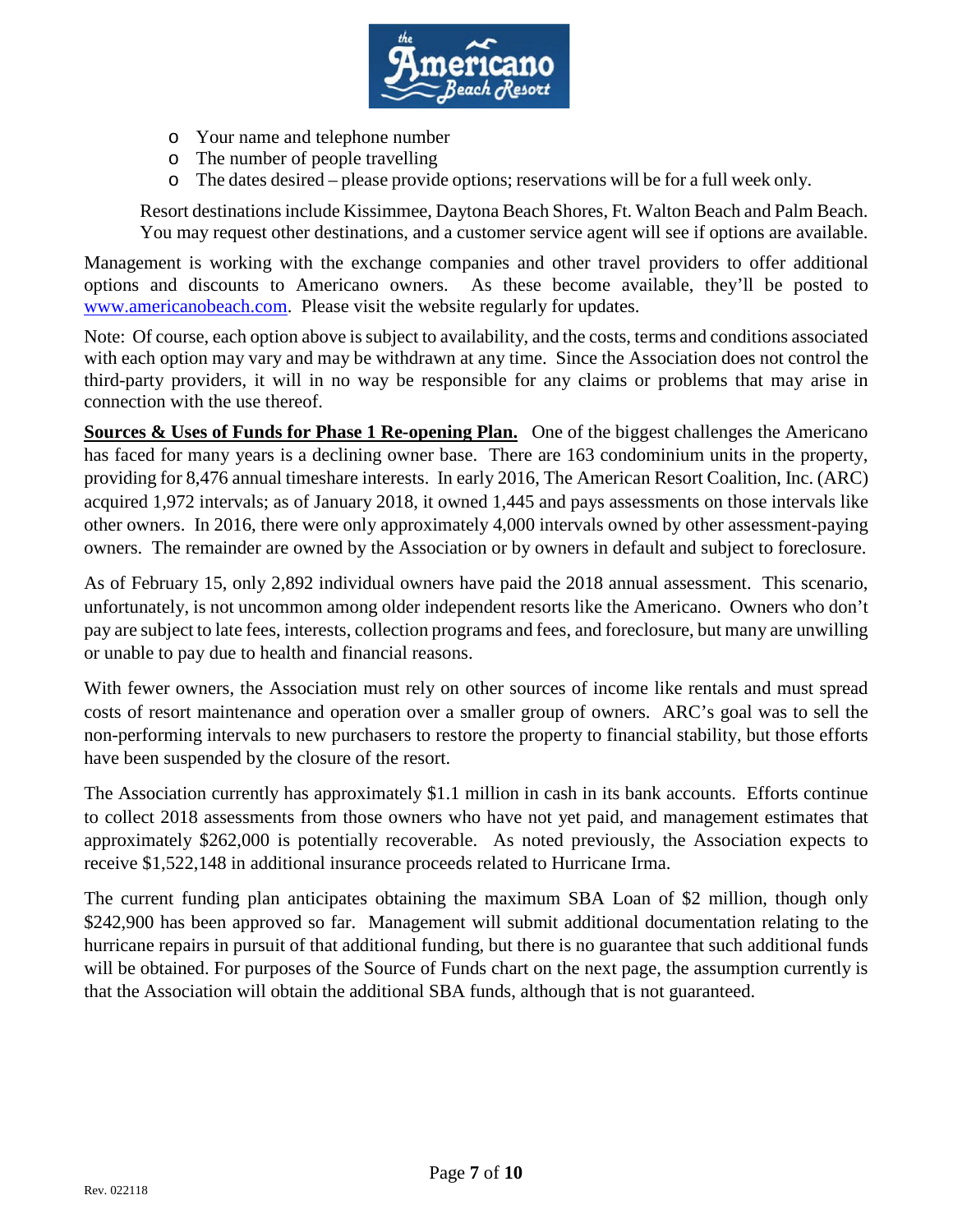

Assuming the property can be reopened in 2018 with six floors renovated sufficiently to accommodate guests, some rental revenue will be generated; Management estimated that to be as much as \$100,000. These projected sources of funds total \$5,046,348.

While the resort is closed, there are six employees are working at the property: three

| Sources of Funds                              |  |           |
|-----------------------------------------------|--|-----------|
| Cash on Hand                                  |  | 1,162,000 |
| Potential bad debt recovery, estimate         |  | 262,200   |
| Insurance, Wind deductible buy-down           |  | 422,148   |
| Insurance, Business Income & Extra Expense    |  | 1,100,000 |
| SBA Loan, maximum limit* (See "Loans," Pg. 5) |  | 2,000,000 |
| Rentals, estimate Sep - Dec 2018              |  | 100,000   |
|                                               |  | 5,046,348 |

in administration and three in maintenance and housekeeping. The six employees are performing minor repairs, cleaning the facilities, cataloging and storing furniture, and addressing ownership and payment issues with Association members. When fully operational, the resort's monthly expenses for people, supplies, utilities, insurance, etc. is \$406,600 per month. At its reduced operating profile, the monthly costs average \$121,800.

As previously noted, the current Phase 1 Re-opening Plan is to reopen the resort with occupancy in floors one through six after the windows, building exterior, interior remediation and lobby air conditioning projects have been completed, and the hallways and suites on floors one through six have been painted and re-carpeted as necessary. Bedding, most of the sleeper-sofas, some appliances, cabinetry and other furnishings will also have to be replaced. It's possible the work could be completed during the summer, but for this analysis, a September 2018 Phase 1 Re-reopening is anticipated. A firm date for reopening will not be announced until bids for all required work have been received, the funds for completion are confirmed, and the work has been scheduled.

| Re-opening Budget - Uses of Funds            | Quantity | Unit Cost | Total           |
|----------------------------------------------|----------|-----------|-----------------|
| Windows & Exteriors, Estimate                |          |           | 4,200,000       |
| Lobby & Common Area Air Conditioning         |          |           | 700,000         |
| Hallways - Paint, carpet, ceiings & lighting | 6        | 15,000    | 90,000          |
| Unit upgrades, floors 1-6                    | 103      | 2,000     | 206,000         |
| <b>PTACs</b>                                 |          |           | 170,000         |
| Remediation & removal of damaged elements    |          |           | 1,150,000       |
| Rebuild of damaged units                     | 49       | 4,000     | 196,000         |
| Lobby/Landscape/Basement repairs, est.       |          |           | 50,000          |
| FF&E, Misc                                   |          |           | 120,000         |
| Pre-opening monthly operating costs          | 6        | 121,802   | 730,812         |
| Professional fees - Audit, Legal, Adjuster   |          |           | 103,620         |
| Insurance                                    |          |           | 330,670         |
| Post opening monthly operating costs         | 3        | 300,000   | 900,000         |
| Provision for general conditions             | 5.0%     |           | 447,355         |
|                                              |          |           | \$<br>9,394,457 |

In total, the repairs and materials required to re-open the facility under the Phase 1 Re-opening Plan, plus the cost of operating the facility through December 2018, total \$9,394,457.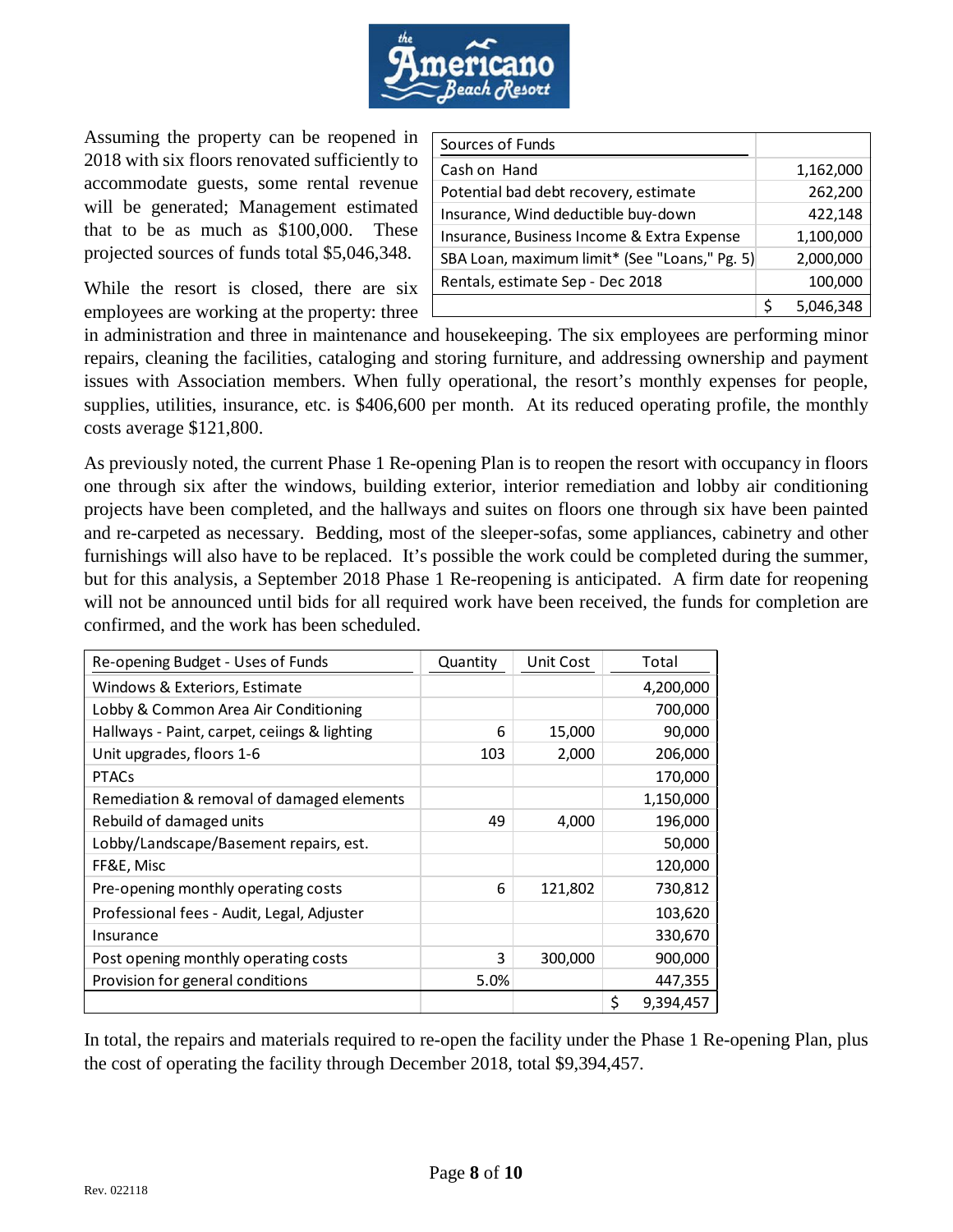

The difference between the expected Source of Funds for the Phase 1 Re-opening Plan totaling \$5,046,348 and the funds required for repairs and operations through December 2018 totaling \$9,394,457, is the amount to be raised through a special assessment of **\$4,348,109 as detailed above per unit week type on page 5**. For purposes of estimating the per-unit assessment shown on page 5, it is assumed that ARC will pay the assessment on 1,445 intervals, and 80% of the owners who have made payments in 2017 or 2018 pay the assessment as well.

## *What are our options?*

The Americano Association is a governing body per Florida Statutes created to operate and maintain the condominium regime and timeshare plan property. The rules for operating the plan are spelled out in the Association's governing documents – the Articles of Incorporation, Declaration, and Bylaws – and in Florida Statutes 718 and 721 which pertain to condominiums and timeshare programs. Both statutes apply to the Americano as it was developed first as a phased condominium, and then as a timeshare program.

Basically, the options are to continue the plan under the existing terms and conditions, change the plan, or terminate the timeshare program. Each has its unique challenges, costs, and potential benefits, as summarized below.

To help us understand the right business option for the Association, it would be helpful if you would assist us by giving your comments in the attached survey. It's extremely important and helpful that you complete and return the survey enclosed as soon as possible. While we appreciate your important comments, please understand the Association Board will have to consider all factors before any final determination is made.

You may either fill out the enclosed form and return it in the envelope provided, or you can complete it online by visiting the Association's website, [www.americanobeach.com,](http://www.americanobeach.com/) and clicking the link labeled "Owner Survey" on the "Association" page of the website.

Ultimately, the success of any plan for the Americano depends on the number of owners who remain committed to the resort, and it is the Board's sincere hope that everyone reading this and, particularly, you as an Americano owner will remain committed to the Americano and the future of the resort.

### Option 1: Continue with the existing conditions.

After completion of the Phase 1 Re-opening Plan, and the property re-opens, ARC will resume its sales program and the remaining owners will be responsible for all costs associated with the operation, maintenance and restoration of the property. The Phase 1 Re-opening Plan proposed above includes only a minor upgrade of floors one through six, and no restoration of the basement floor (where the six patio units are located) or floors 7, 8 and 9. The Phase 2 Additional Plan of the restoration of the basement floor and 6 patio units, and floors 7,8, and 9 has a very rough, preliminary estimate of the costs of those additional repairs is \$3 million. There is a possibility of Phase 3 Plan to update the bathrooms and other facilities in floors one through six ranging from \$1.1 million to \$2.7 million, based on the level of upgrades desired by the Association members.

These costs of Phase 2 and Phase 3 are anticipated to be incorporated into a 5-year plan for the resort. Financing would be pursued to help the Association spread the costs of the work over a longer period of time, but it's certain that annual assessments would have to be increased significantly in the early years